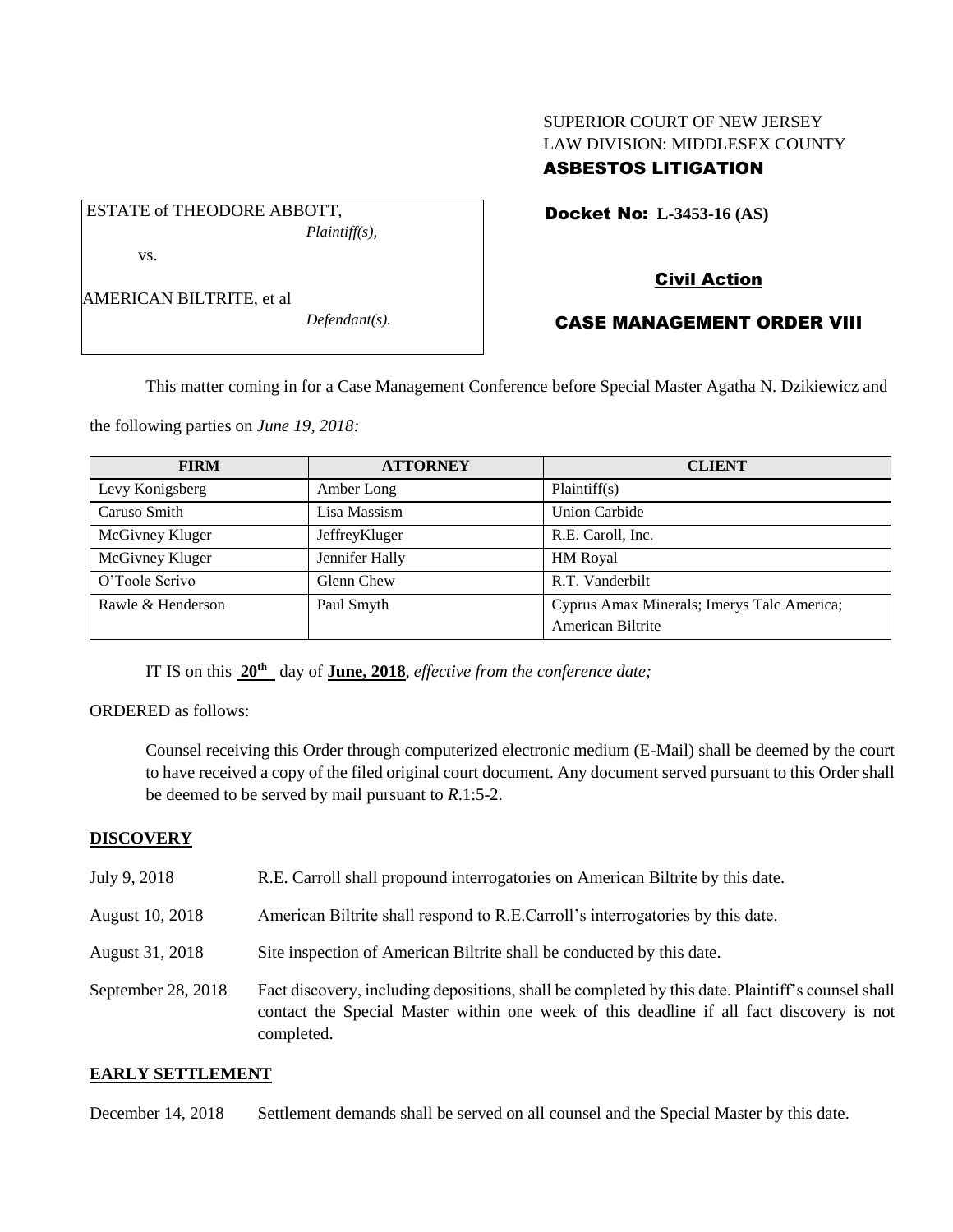#### **SUMMARY JUDGMENT MOTION PRACTICE**

| October 26, 2018 | Plaintiff's counsel shall advise, in writing, of intent not to oppose motions by this date. |
|------------------|---------------------------------------------------------------------------------------------|
| November 9, 2018 | Summary judgment motions shall be filed no later than this date.                            |
| December 7, 2018 | Last return date for summary judgment motions.                                              |

#### **MEDICAL DEFENSE**

- July 13, 2018 Plaintiff shall advise as to position regarding testing by Dr. Roggli by this date.
- January 18, 2019 Defendants shall identify its medical experts and serve medical reports, if any, by this date. In addition, defendants shall notify plaintiff's counsel (as well as all counsel of record) of a joinder in an expert medical defense by this date.

#### **LIABILITY EXPERT REPORTS**

- October 31, 2018 Plaintiff shall identify its liability experts and serve liability expert reports or a certified expert statement by this date or waive any opportunity to rely on liability expert testimony.
- January 18, 2019 Defendants shall identify its liability experts and serve liability expert reports, if any, by this date or waive any opportunity to rely on liability expert testimony.

#### **ECONOMIST EXPERT REPORTS**

| October 31, 2018 | Plaintiff shall identify its expert economists and serve expert economist report(s), if any, by |
|------------------|-------------------------------------------------------------------------------------------------|
|                  | this date or waive any opportunity to rely on economic expert testimony.                        |

January 18, 2019 Defendants shall identify its expert economists and serve expert economist report(s), if any, by this date or waive any opportunity to rely on economic expert testimony.

#### **EXPERT DEPOSITIONS**

February 15, 2019 Expert depositions shall be completed by this date. To the extent that plaintiff and defendant generic experts have been deposed before, the parties seeking that deposition in this case must file an application before the Special Master and demonstrate the necessity for that deposition. To the extent possible, documents requested in a deposition notice directed to an expert shall be produced three days in advance of the expert deposition. The expert shall not be required to produce documents that are readily accessible in the public domain.

#### **PRE-TRIAL AND TRIAL**

- September 6, 2018 The settlement conference previously scheduled on this date is **cancelled**.
- January 31, 2019 @ 1:30pm Settlement conference. All defense counsel shall appear with authority to negotiate settlement and have a representative authorized to negotiate settlement available by phone. Any request to be excused from the settlement conference shall be made to the Special Master no later than 4:00pm of the day prior to the conference.

 $\_$  ,  $\_$  ,  $\_$  ,  $\_$  ,  $\_$  ,  $\_$  ,  $\_$  ,  $\_$  ,  $\_$  ,  $\_$  ,  $\_$  ,  $\_$  ,  $\_$  ,  $\_$  ,  $\_$  ,  $\_$  ,  $\_$  ,  $\_$  ,  $\_$  ,  $\_$  ,  $\_$  ,  $\_$  ,  $\_$  ,  $\_$  ,  $\_$  ,  $\_$  ,  $\_$  ,  $\_$  ,  $\_$  ,  $\_$  ,  $\_$  ,  $\_$  ,  $\_$  ,  $\_$  ,  $\_$  ,  $\_$  ,  $\_$  ,